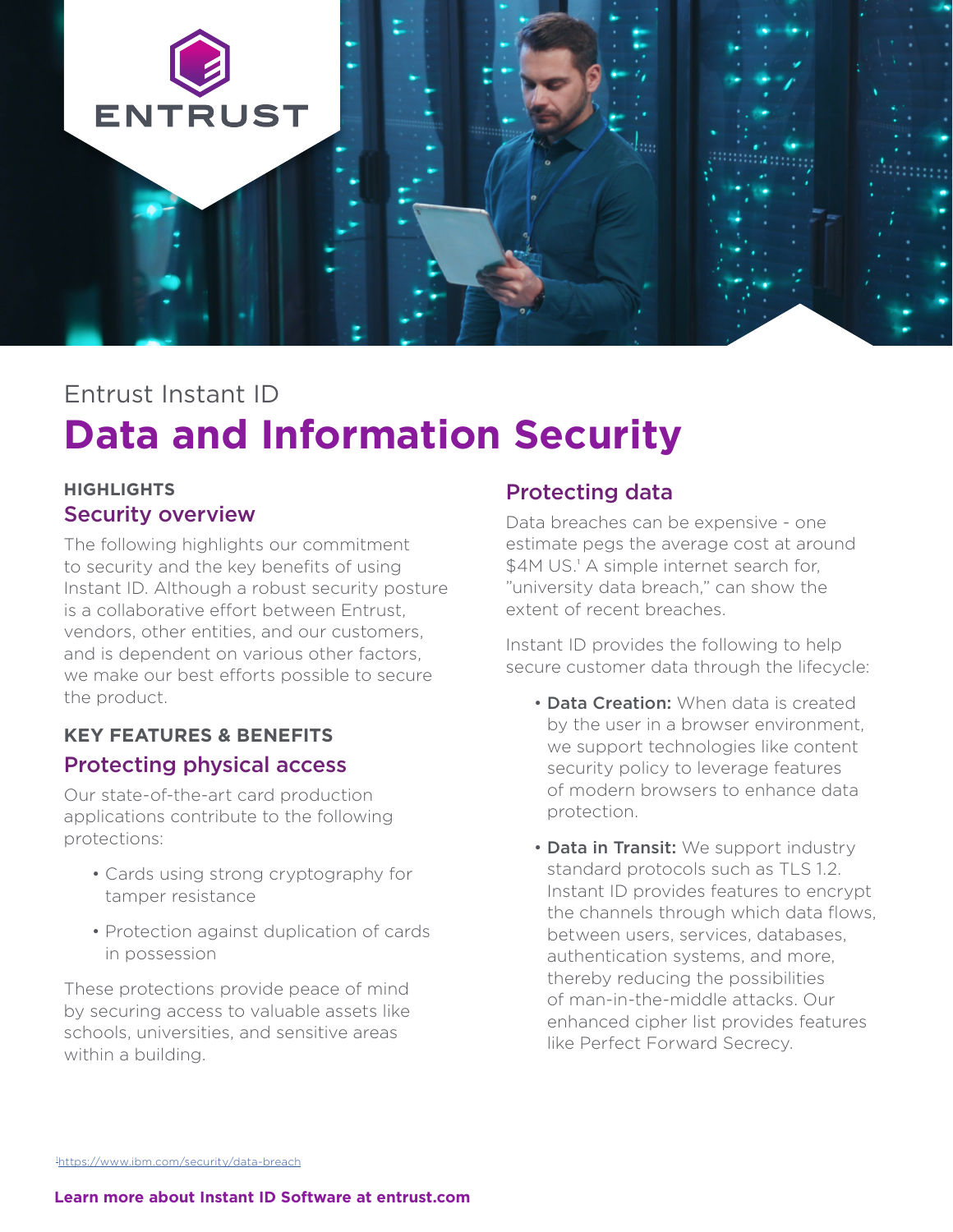• Data at Rest: We provide users the ability to encrypt the datastores used by the application with strong crypto algorithms and keys such as AES-256. We also provide a way for customers to encrypt the file system used by the application.

#### Protecting the application that processes the data

Instant ID provides the following application security features:

- **Authentication:** We provide our users the ability to configure strong password requirements. Our authentication mechanisms extend beyond the human users and extend into service endpoints to protect from insider attacks and also avoid relying exclusively on firewall protections.
- Multi-Factor Authentication (MFA): Everyone these days is rightfully concerned about phishing attacks and other password compromises. Instant ID provides the ability to configure strong, risk-based, multifactor authentication systems including SAML 2.0 support to mitigate such issues.
- **Authorization:** We provide finegrained control for the admin users to fine-tune the permissions for different types of users such as operators, designers, and admins. This helps control the access level on an asneeded basis.
- Audit Logs: DB-based audit logs provide information to identify any possible attacks on the system, by tracking important events like failed login attempts and cards issued.
- Cryptography: Our smart cards employ strong cryptography.
- The Instant ID team follows recommendations proposed by industry standard organizations like OWASP and NIST in improving our application security.

The above features help in reducing insider attacks, which could lead to things like unauthorized issuance of cards and exfiltration of sensitive data.

One size does not fit all, so Instant ID provides UI-based security configurations for our customers to match the application settings to their individual security needs.

Capture Manager (the component used by Instant ID that captures images) provides the following security features:

- Encrypted connection between Capture Manager and Instant ID server
- Accepts authenticated requests with strong tokens